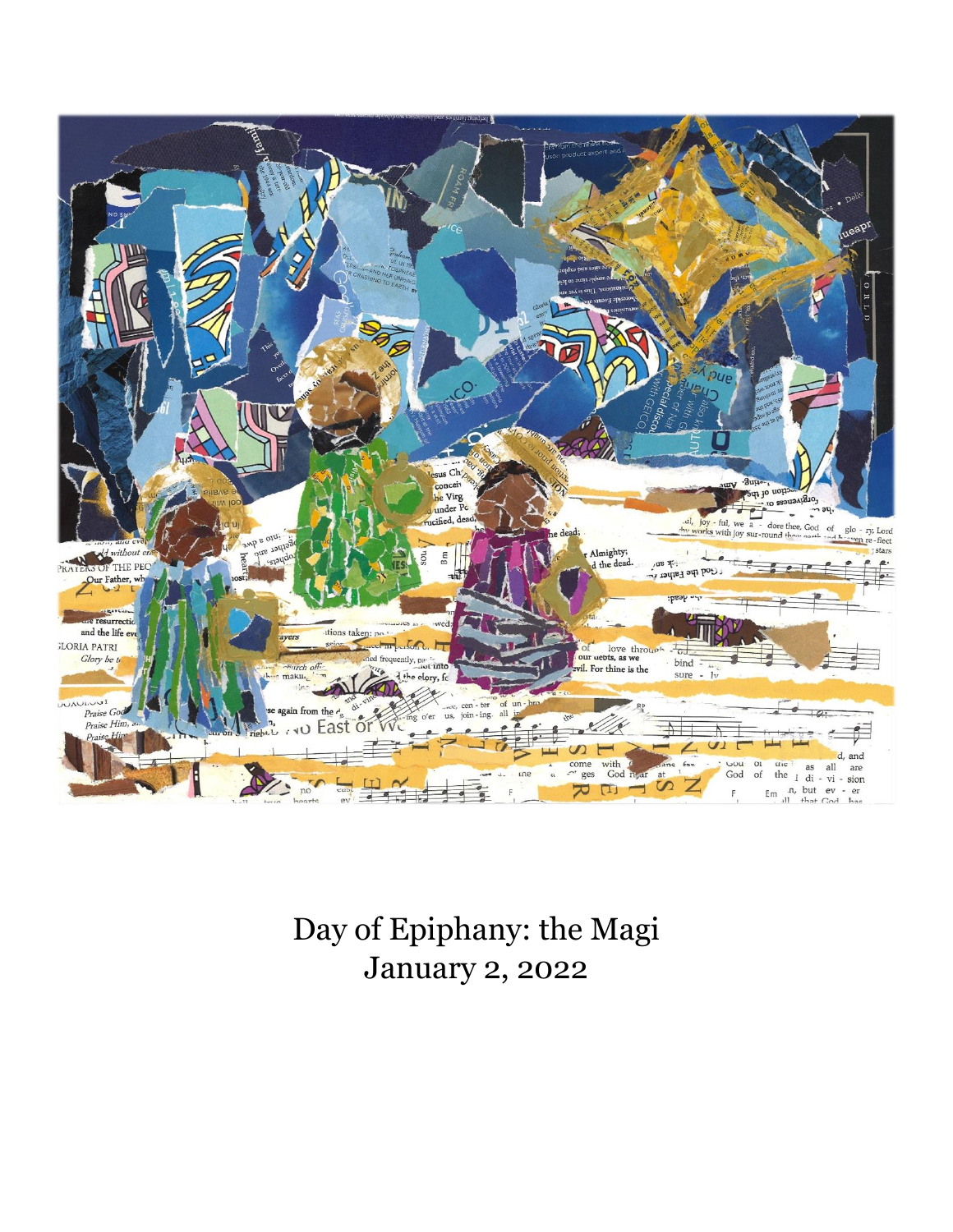# **GATHERING**

Greeting

The grace of our Lord Jesus Christ be with you all. **And also with you.**

Prelude *Be Thou My Vision* arr. Dale Wood

# Opening Prayer

Call to Worship — based on Isaiah 60 Arise, shine, for your light has come! **The glory of the Lord has risen upon us.** Let us praise the Lord together. **The sun shall no longer be our light by day, nor will the brightness of the moon shine on us,** for the Lord will be our light, and our God will be our glory. **The Lord will be our everlasting light, and our days of sorrow will end.** Come, let us sing to our light and salvation!

Hymn #150 *As with Gladness Men of Old*

As with gladness men of old did the guiding star behold; as with joy they hailed its light, leading onward, beaming bright; so, most gracious Lord, may we evermore be led to thee.

As with joyful steps they sped, Savior, to thy lowly bed, there to bend the knee before thee, whom heaven and earth adore; so may we with willing feet ever seek thy mercy seat.

As they offered gifts most rare at thy manger, rude and bare, so may we with holy joy, pure and free from sin's alloy, all our costliest treasures bring, Christ, to thee, our heavenly king.

Holy Jesus, every day keep us in the narrow way; and when earthly things are past, bring our ransomed souls at last where they need no star to guide, where no clouds thy glory hide.

# **CONFESSING**

Call to Confession

Prayers of Confession When we allow darkness to overcome the light, **forgive us, Lord.** When we reduce Christmas to plastic and tinsel, **have mercy on us, Father.** When hardness of heart keeps us from seeing and hearing and touching, **let your grace consume us, O God.** When the wars around us are of no concern. **forgive us, Lord, and move us to compassion for those who suffer.** When our caring is not extended to action, **move us to seek justice for our brothers and sisters.** We come to confess our sinfulness before you and before each other. **We are but dust without your love.** Remove all barriers that divide us, **and let there be no obstacle to our love for you and for one another.** Hear our prayers…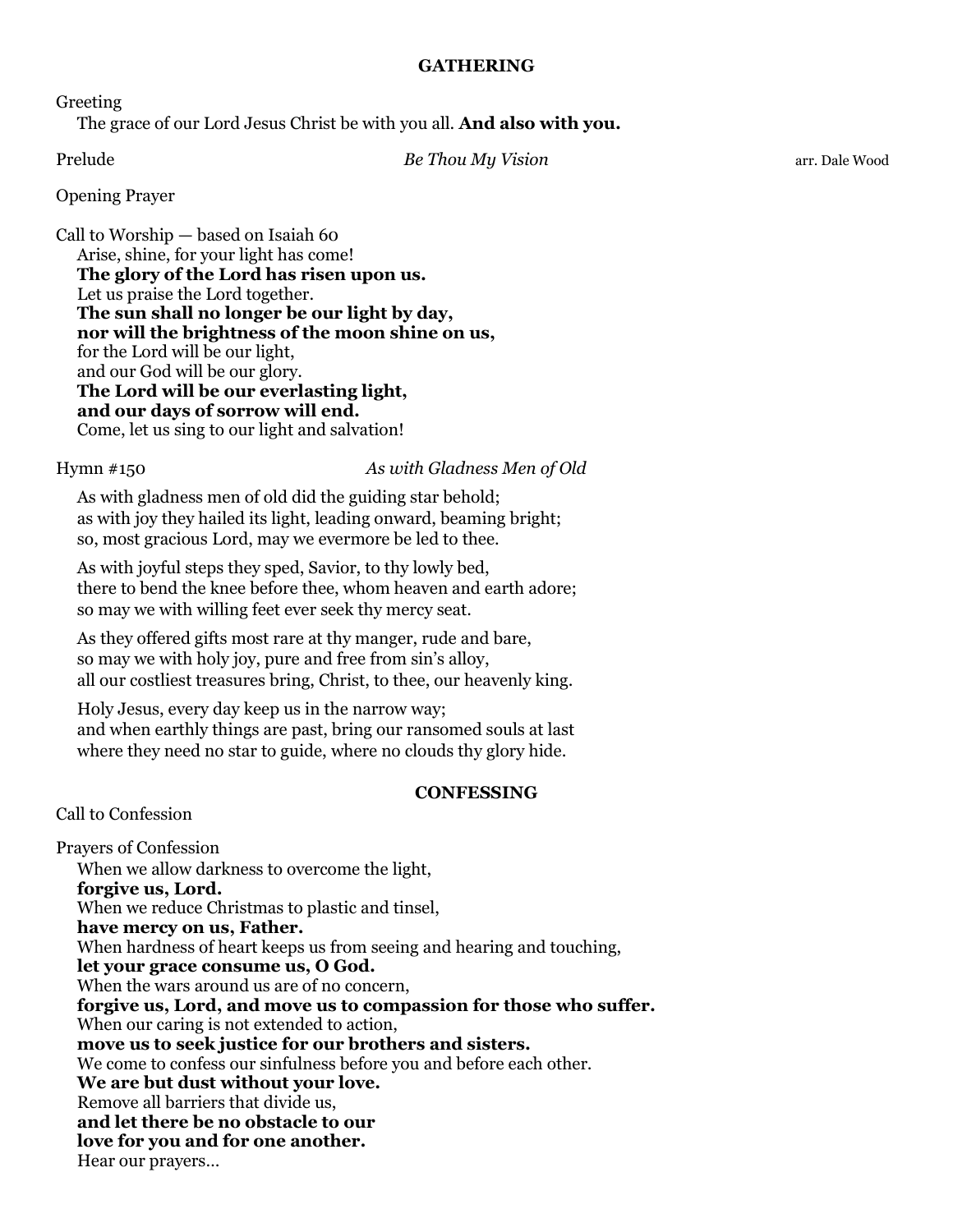Assurance of Forgiveness

Response to Forgiveness *As with Gladness Men of Old* **Holy Jesus, every day keep us in the narrow way; and when earthly things are past, bring our ransomed souls at last where they need no star to guide, where no clouds thy glory hide.**

Affirmation of Faith — Apostles' Creed

**I believe in God the Father Almighty, Maker of heaven and earth.**

**And in Jesus Christ his only Son our Lord; who was conceived by the Holy Ghost, born of the Virgin Mary, suffered under Pontius Pilate, was crucified, dead, and buried; he descended into hell; the third day he rose again from the dead; he ascended into heaven, and sitteth on the right hand of God the Father Almighty; from thence he shall come to judge the quick and the dead.**

**I believe in the Holy Ghost; the holy catholic Church; the communion of saints; the forgiveness of sins; the resurrection of the body; and the life everlasting. Amen.**

\*Passing of the Peace

#### **LISTENING**

Joys and Concerns of the Congregation

Prayers of the People

\*Hymn #151 *We Three Kings of Orient Are*

We three kings of Orient are; bearing gifts we traverse afar, field and fountain, moor and mountain, following yonder star.

[*refrain*] O star of wonder, star of night, star with royal beauty bright, westward leading, still proceeding, guide us to thy perfect light!

Born a King on Bethlehem's plain, gold I bring to crown him again, King forever, ceasing never over us all to reign. [*refrain*]

Frankincense to offer have I; incense owns a deity nigh; prayer and praising gladly raising, worshiping God Most High. [*refrain*]

Myrrh is mine; its bitter perfume breathes a life of gathering gloom; sorrowing, sighing, bleeding, dying, sealed in the stone-cold tomb. [*refrain*]

Glorious now behold him arise, King and God and Sacrifice: Alleluia! Alleluia! sounds through the earth and skies. [*refrain*]

Scripture – Ephesians 3:1-12

Interlude

Scripture – Matthew 2:1-12

# Sermon **Follow the Light**

Sacrament of Communion